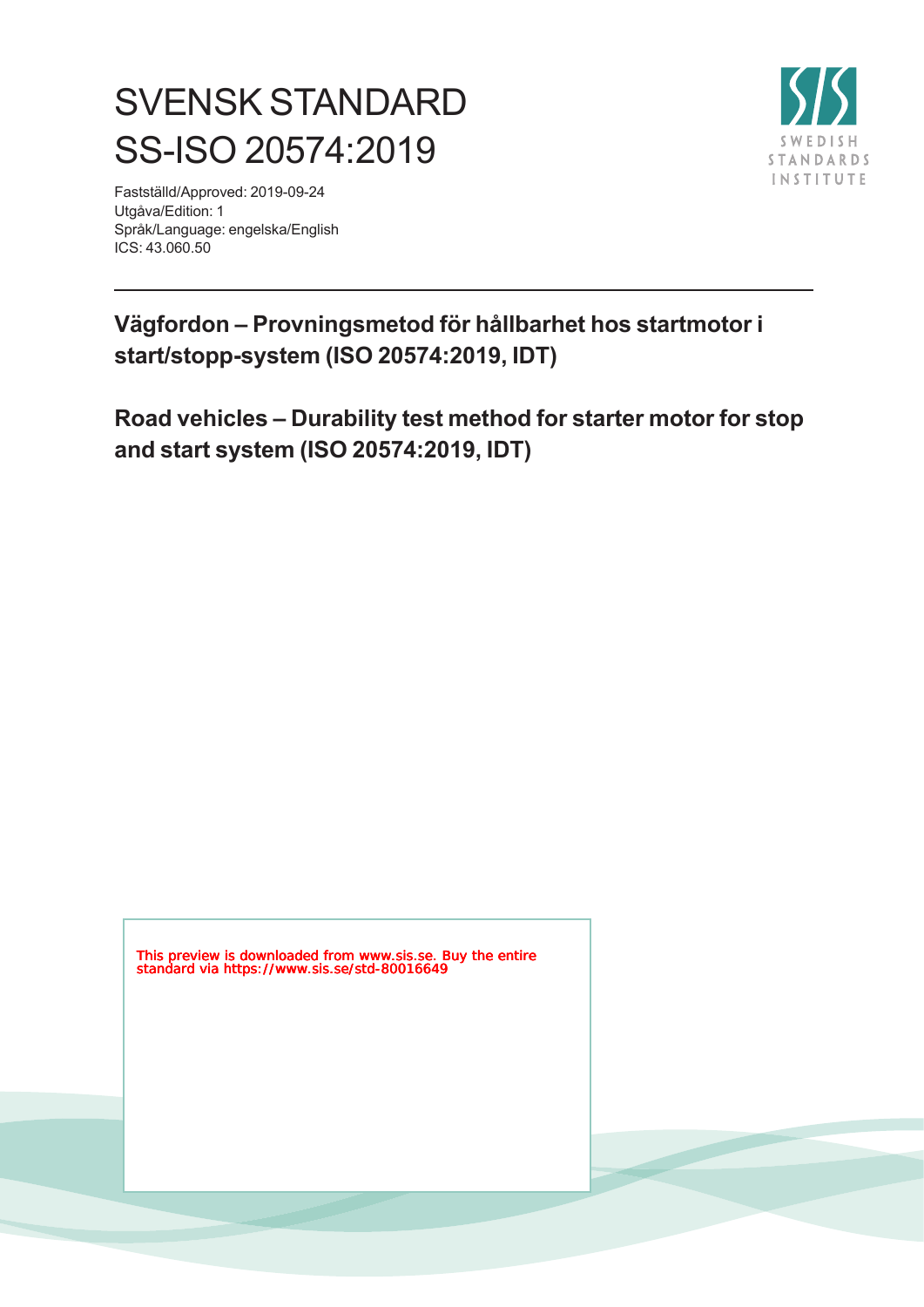## Standarder får världen att fungera

*SIS (Swedish Standards Institute) är en fristående ideell förening med medlemmar från både privat och offentlig sektor. Vi är en del av det europeiska och globala nätverk som utarbetar internationella standarder. Standarder är dokumenterad kunskap utvecklad av framstående aktörer inom industri, näringsliv och samhälle och befrämjar handel över gränser, bidrar till att processer och produkter blir säkrare samt effektiviserar din verksamhet.* 

#### **Delta och påverka**

Som medlem i SIS har du möjlighet att påverka framtida standarder inom ditt område på nationell, europeisk och global nivå. Du får samtidigt tillgång till tidig information om utvecklingen inom din bransch.

#### **Ta del av det färdiga arbetet**

Vi erbjuder våra kunder allt som rör standarder och deras tillämpning. Hos oss kan du köpa alla publikationer du behöver – allt från enskilda standarder, tekniska rapporter och standardpaket till handböcker och onlinetjänster. Genom vår webbtjänst e-nav får du tillgång till ett lättnavigerat bibliotek där alla standarder som är aktuella för ditt företag finns tillgängliga. Standarder och handböcker är källor till kunskap. Vi säljer dem.

#### **Utveckla din kompetens och lyckas bättre i ditt arbete**

Hos SIS kan du gå öppna eller företagsinterna utbildningar kring innehåll och tillämpning av standarder. Genom vår närhet till den internationella utvecklingen och ISO får du rätt kunskap i rätt tid, direkt från källan. Med vår kunskap om standarders möjligheter hjälper vi våra kunder att skapa verklig nytta och lönsamhet i sina verksamheter.

**Vill du veta mer om SIS eller hur standarder kan effektivisera din verksamhet är du välkommen in på www.sis.se eller ta kontakt med oss på tel 08-555 523 00.**

## Standards make the world go round

*SIS (Swedish Standards Institute) is an independent non-profit organisation with members from both the private and public sectors. We are part of the European and global network that draws up international standards. Standards consist of documented knowledge developed by prominent actors within the industry, business world and society. They promote cross-border trade, they help to make processes and products safer and they streamline your organisation.*

#### **Take part and have influence**

As a member of SIS you will have the possibility to participate in standardization activities on national, European and global level. The membership in SIS will give you the opportunity to influence future standards and gain access to early stage information about developments within your field.

#### **Get to know the finished work**

We offer our customers everything in connection with standards and their application. You can purchase all the publications you need from us - everything from individual standards, technical reports and standard packages through to manuals and online services. Our web service e-nav gives you access to an easy-to-navigate library where all standards that are relevant to your company are available. Standards and manuals are sources of knowledge. We sell them.

#### **Increase understanding and improve perception**

With SIS you can undergo either shared or in-house training in the content and application of standards. Thanks to our proximity to international development and ISO you receive the right knowledge at the right time, direct from the source. With our knowledge about the potential of standards, we assist our customers in creating tangible benefit and profitability in their organisations.

**If you want to know more about SIS, or how standards can streamline your organisation, please visit www.sis.se or contact us on phone +46 (0)8-555 523 00**



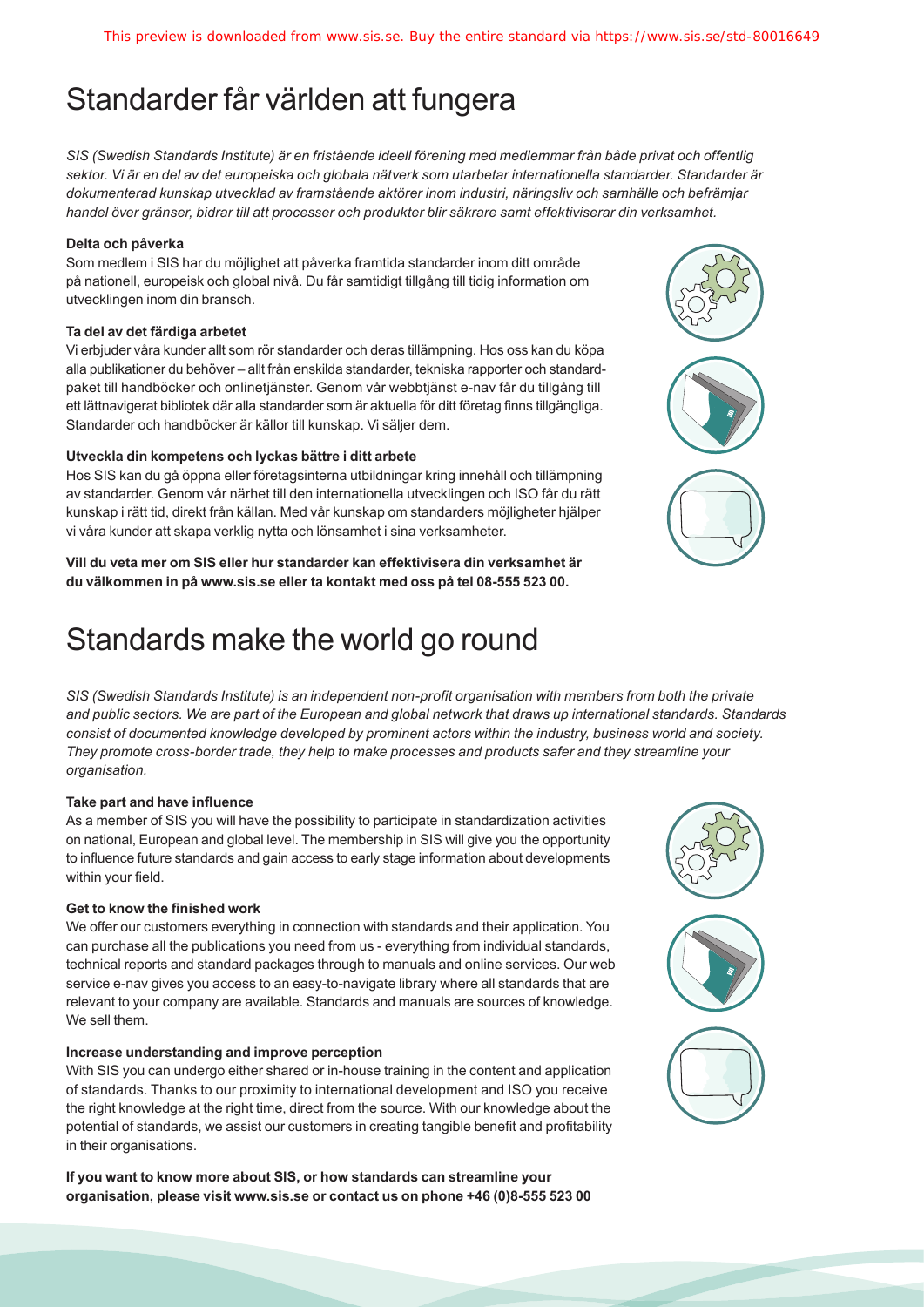Den internationella standarden ISO 20574:2019 gäller som svensk standard. Detta dokument innehåller den officiella engelska versionen av ISO 20574:2019.

The International Standard ISO 20574:2019 has the status of a Swedish Standard. This document contains the official English version of ISO 20574:2019.

© Copyright/Upphovsrätten till denna produkt tillhör SIS, Swedish Standards Institute, Stockholm, Sverige. Användningen av denna produkt regleras av slutanvändarlicensen som återfinns i denna produkt, se standardens sista sidor.

© Copyright SIS, Swedish Standards Institute, Stockholm, Sweden. All rights reserved. The use of this product is governed by the end-user licence for this product. You will find the licence in the end of this document.

*Upplysningar om sakinnehållet i standarden lämnas av SIS, Swedish Standards Institute, telefon 08-555 520 00. Standarder kan beställas hos SIS som även lämnar allmänna upplysningar om svensk och utländsk standard.*

*Information about the content of the standard is available from the Swedish Standards Institute (SIS), telephone +46 8 555 520 00. Standards may be ordered from SIS, who can also provide general information about Swedish and foreign standards.*

Denna standard är framtagen av kommittén för El- och elektronikutrustning för vägfordon, SIS/TK 240.

Har du synpunkter på innehållet i den här standarden, vill du delta i ett kommande revideringsarbete eller vara med och ta fram andra standarder inom området? Gå in på www.sis.se - där hittar du mer information.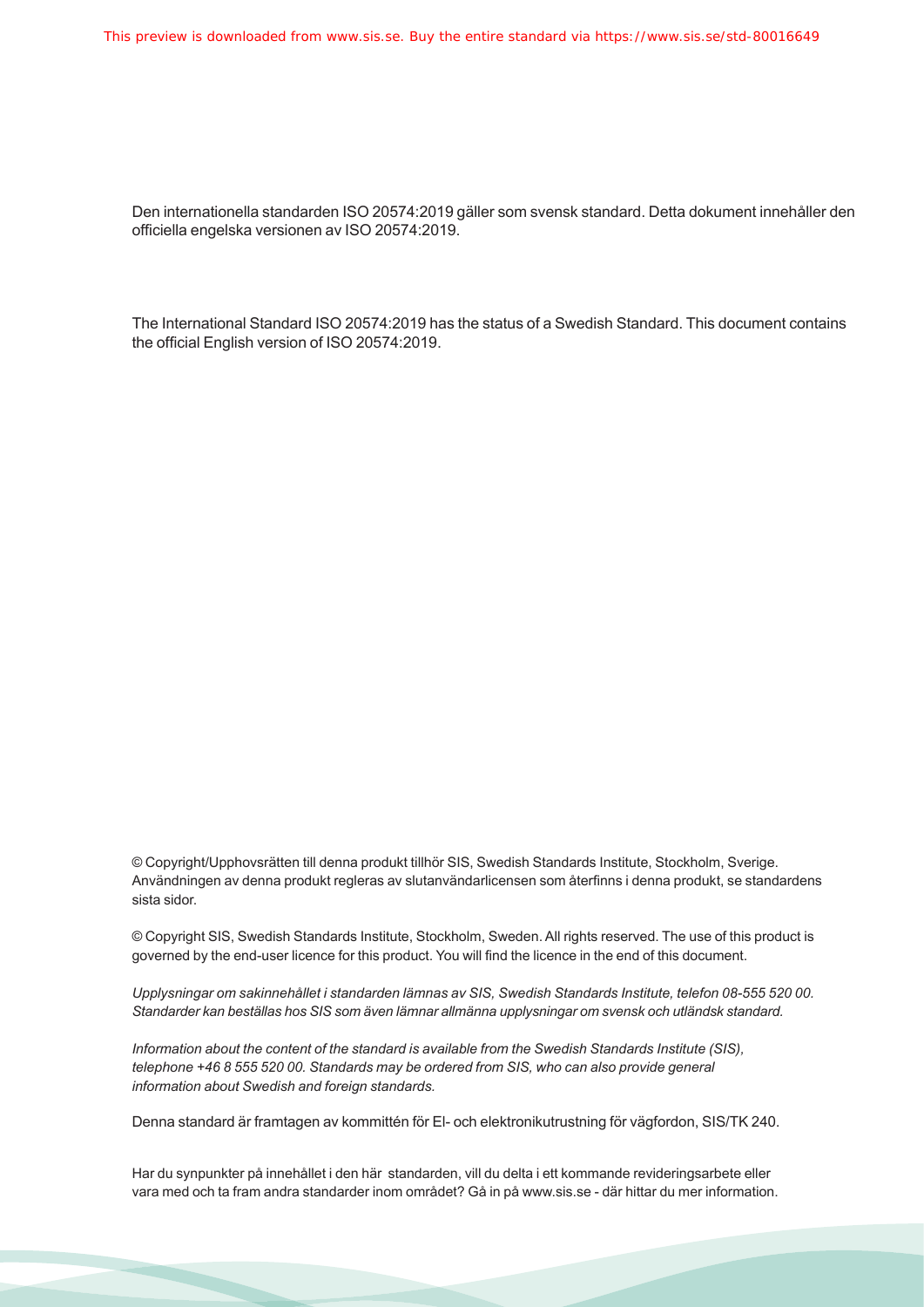## **Contents**

| 1                |                          |                                           |  |  |  |  |  |  |  |
|------------------|--------------------------|-------------------------------------------|--|--|--|--|--|--|--|
| $\mathbf{2}$     |                          |                                           |  |  |  |  |  |  |  |
| 3                |                          |                                           |  |  |  |  |  |  |  |
| $\boldsymbol{4}$ | 4.1<br>4.2<br>4.3        |                                           |  |  |  |  |  |  |  |
| $\overline{5}$   | 5.1<br>5.2<br>5.3<br>5.4 |                                           |  |  |  |  |  |  |  |
| 6                | 6.1                      | 6.1.1<br>6.1.2<br>6.1.3<br>6.1.4<br>6.1.5 |  |  |  |  |  |  |  |
| $\overline{7}$   | 7.1<br>7.2<br>7.3<br>7.4 |                                           |  |  |  |  |  |  |  |
|                  |                          |                                           |  |  |  |  |  |  |  |
|                  |                          |                                           |  |  |  |  |  |  |  |
|                  |                          |                                           |  |  |  |  |  |  |  |
|                  |                          |                                           |  |  |  |  |  |  |  |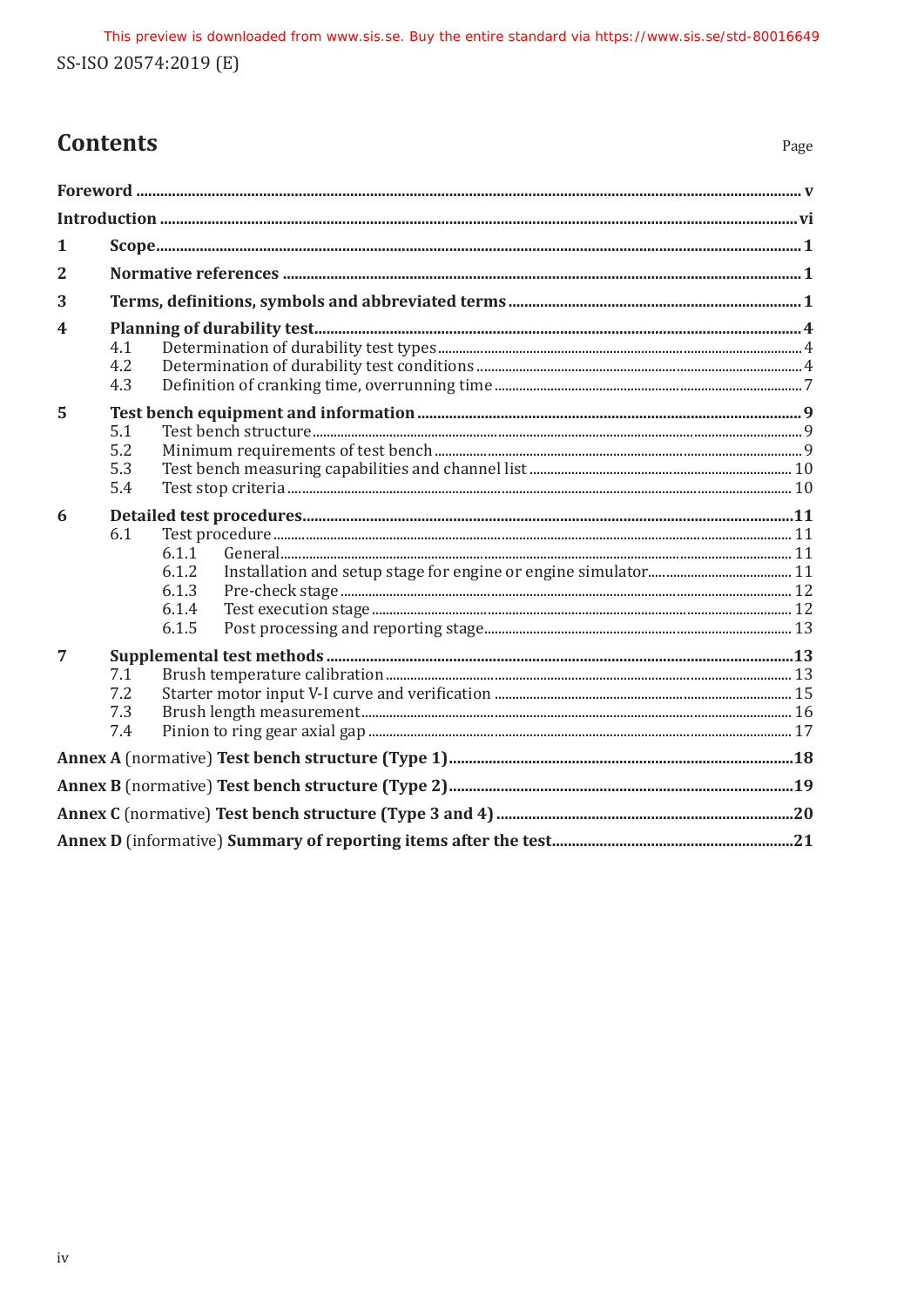## **Foreword**

ISO (the International Organization for Standardization)is a worldwide federation of national standards bodies (ISO member bodies). The work of preparing International Standards is normally carried out through ISO technical committees. Each member body interested in a subject for which a technical committee has been established has the right to be represented on that committee. International organizations, governmental and non-governmental, in liaison with ISO, also take part in the work. ISO collaborates closely with the International Electrotechnical Commission (IEC) on all matters of electrotechnical standardization.

The procedures used to develop this document and those intended for its further maintenance are described in the ISO/IEC Directives, Part 1. In particular, the different approval criteria needed for the different types of ISO documents should be noted. This document was drafted in accordance with the editorial rules of the ISO/IEC Directives, Part 2 (see www.iso[.org/directives\)](https://www.iso.org/directives-and-policies.html).

Attention is drawn to the possibility that some of the elements of this document may be the subject of patent rights. ISO shall not be held responsible for identifying any or all such patent rights. Details of any patent rights identified during the development of the document will be in the Introduction and/or on the ISO list of patent declarations received (see www[.iso.org/patents](https://www.iso.org/iso-standards-and-patents.html)).

Any trade name used in this document is information given for the convenience of users and does not constitute an endorsement.

For an explanation of the voluntary nature of standards, the meaning of ISO specific terms and expressions related to conformity assessment, as well as information about ISO's adherence to the World Trade Organization (WTO) principles in the Technical Barriers to Trade (TBT) see [www](https://www.iso.org/foreword-supplementary-information.html).iso [.org/iso/foreword](https://www.iso.org/foreword-supplementary-information.html).html.

This document was prepared by Technical Committee ISO/TC 22, *Road vehicles*, Subcommittee SC 32*, Electrical and electronic components and general system aspects*.

Any feedback or questions on this document should be directed to the user's national standards body. A complete listing of these bodies can be found at www[.iso.org/members.html.](https://www.iso.org/members.html)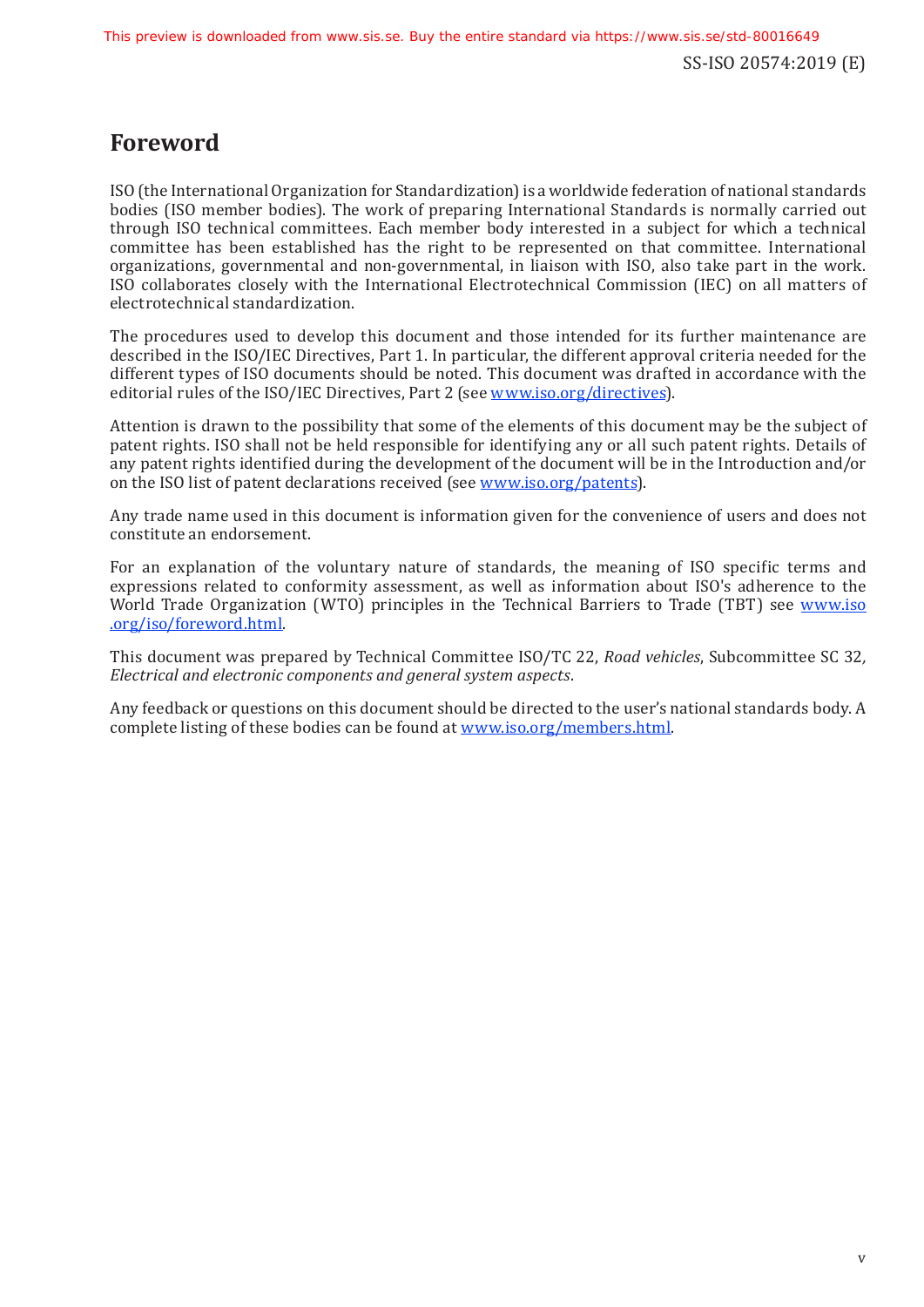SS-ISO 20574:2019 (E) This preview is downloaded from www.sis.se. Buy the entire standard via https://www.sis.se/std-80016649

## **Introduction**

Stop and start systems contribute to fuel saving by stopping the engine when its operation is not needed, and to start the engine automatically when its operation is needed. The more frequent starting of the engine requires higher durability of the starter motor. Since there is no standard to evaluate the durability of starter motors for stop and start systems, individual specifications are used by engine and/or vehicle manufacturers and starter motor manufacturers. Because the stop and start systems require much more frequent starter motor operations, the testing period is much longer compared to conventional starter motors.

In addition to engine and/or vehicle manufacturers and starter motor manufacturers, testing companies also began to conduct tests. In order to carry out the time-consuming test accurately and to use the test results effectively, the test procedure in this document includes how to summarize the test results.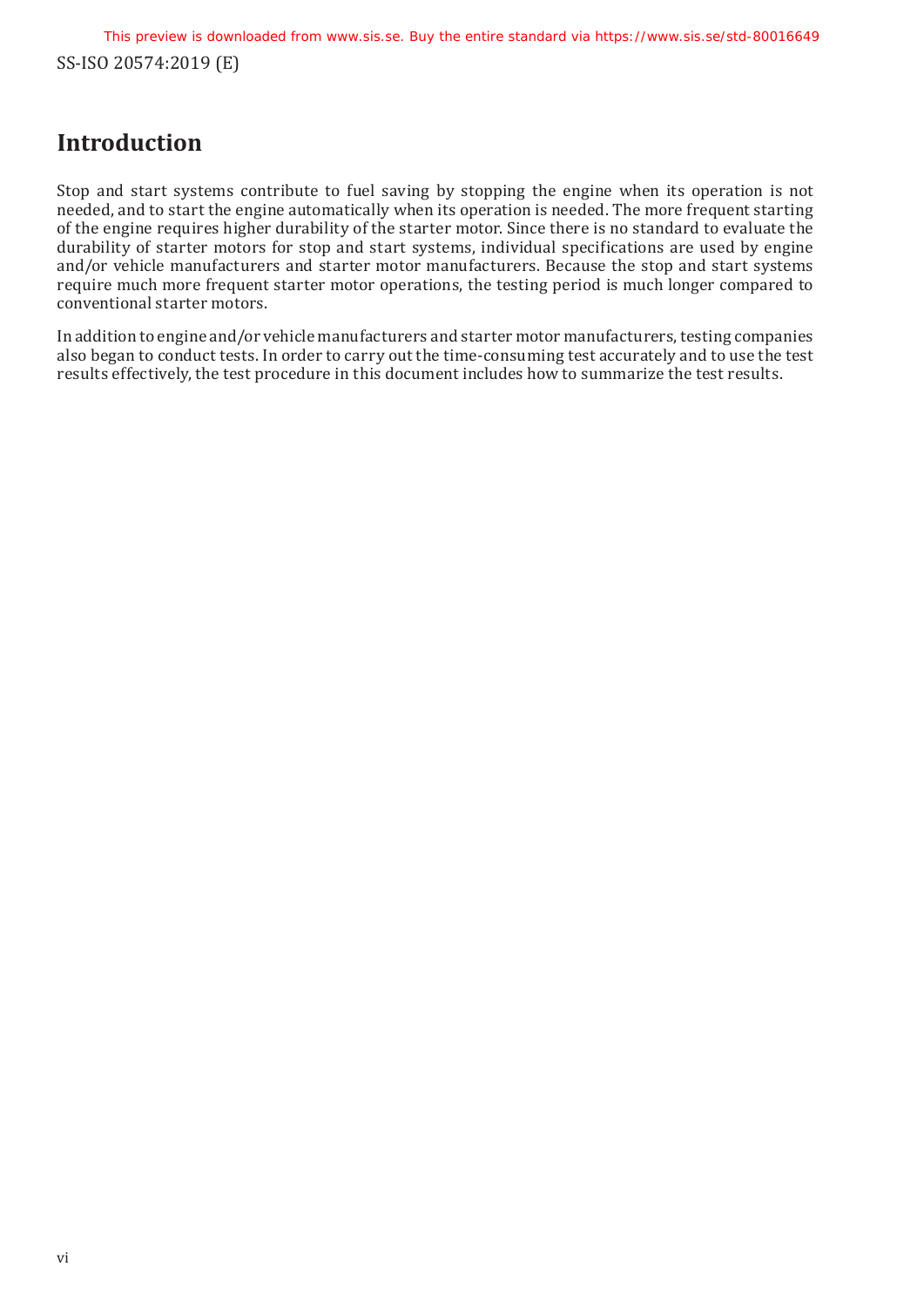## **Road vehicles — Durability test method for starter motor for stop and start system**

### **1 Scope**

This document defines requirements and recommendations for starter motor durability testing of 12 V start systems for internal combustion engines. This includes test methods, test procedures and capabilities of test benches.

### **2 Normative references**

The following documents are referred to in the text in such a way that some or all of their content constitutes requirements of this document. For dated references, only the edition cited applies. For undated references, the latest edition of the referenced document (including any amendments) applies.

ISO 8856, *Road vehicles — Electrical performance of starter motors — Test methods and general requirements*

### **3 Terms, definitions, symbols and abbreviated terms**

For the purposes of this document, the following terms and definitions apply.

ISO and IEC maintain terminological databases for use in standardization at the following addresses:

- ISO Online browsing platform: available at https://www[.iso.org/obp](https://www.iso.org/obp)
- IEC Electropedia: available at http://www[.electropedia.org/](http://www.electropedia.org/)

#### **3.1**

#### **stop and start system**

system to stop the engine when its operation is not needed, and to start the engine automatically when its operation is needed

#### **3.2**

**manual start**

event when the engine is started manually by the driver

#### **3.3**

#### **automatic start**

event when the engine is started by the stop and start system automatically

#### **3.4**

#### **dummy starter motor**

starter motor used for installation purpose only

#### **3.5**

#### **calibration starter motor**

starter motor used for calibration of test condition, which is equipped for measuring temperatures of its components

#### **3.6**

#### **engine simulator**

device which simulates engine behaviour during engine start

**3.7**

#### **battery simulator**

electrical power supply equipment which simulates battery behaviour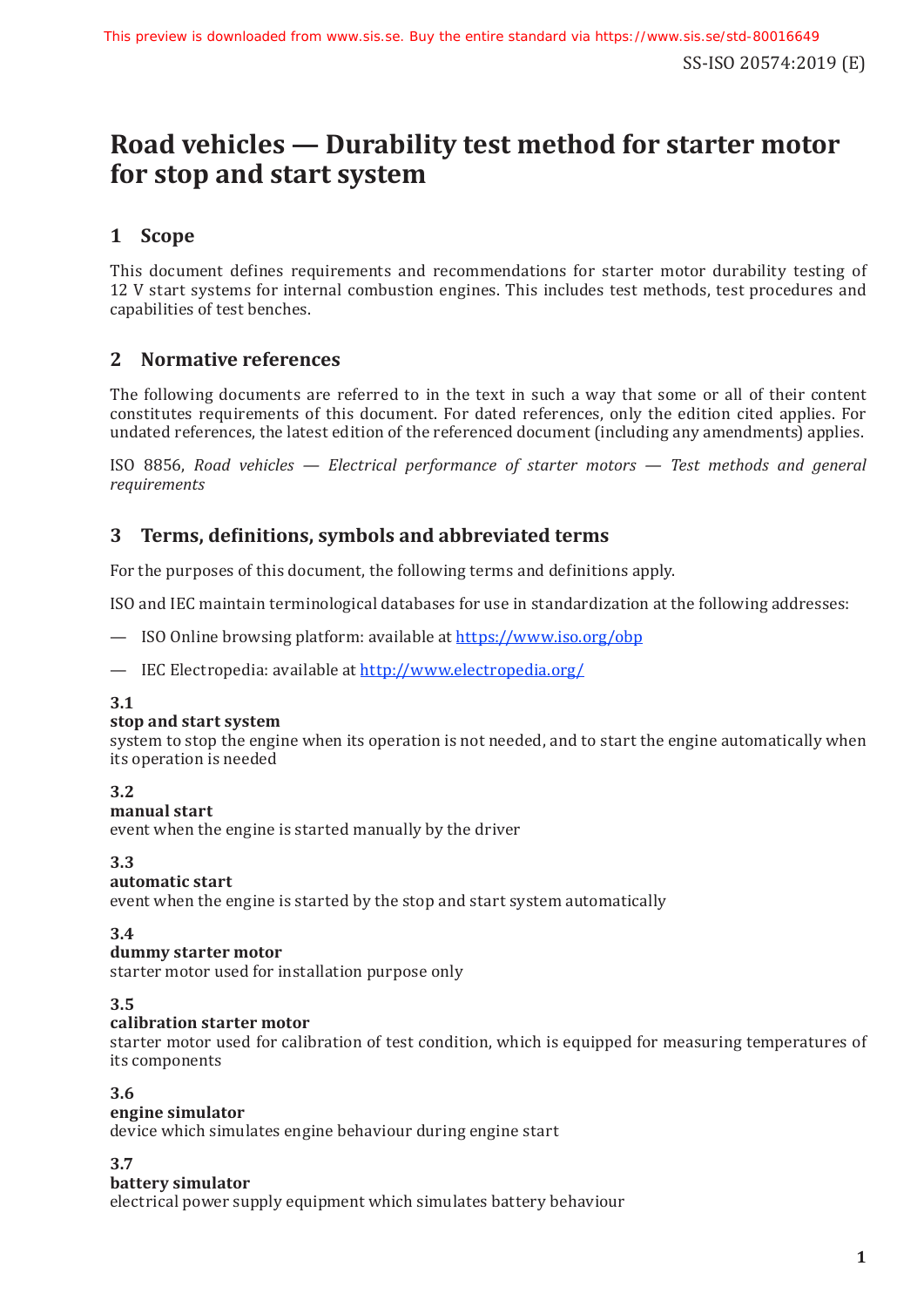This preview is downloaded from www.sis.se. Buy the entire standard via https://www.sis.se/std-80016649

SS-ISO 20574:2019 (E)

#### **3.8**

#### **engine mount**

mechanical frame to support engine and gearbox

#### **3.9**

**number of test start cycles**

counted durability test start cycles

#### **3.10**

**remaining brush length** length of brush after the test

#### **3.11**

**usable brush length** length of brush that is available to be consumed

#### **3.12**

#### **initial brush length**

length of brush before starting the test

#### **3.13**

**vehicle manufacturer** company which designs and produces vehicles

#### **3.14**

#### **engine manufacturer**

company which designs and produces internal combustion engines

#### **3.15**

#### **starter motor manufacturer**

company which designs and produces starter motors

#### **3.16**

**cranking**

condition in which the starter motor rotates the engine

#### **3.17**

**overrunning**

condition in which the engine rotates the starter motor pinion before starter motor OFF

#### **3.18**

**engine ECU** electronic control unit for controlling internal combustion engine operation

#### **3.19**

#### **starter solenoid**

electromagnetic component of starter motor to move pinion and to switch electric motor

#### **3.20**

**bi-control solenoid**

starter solenoid which is able to control separately pinion movement and to switch electric motor

#### **3.21**

#### **bench controller**

device which is capable of controlling required test bench functions

### **3.22**

### **nominal power**

#### **Pnom**

power declared by the starter motor manufacturer corresponding to the maximum power output at the reference temperature when determined according to ISO 8856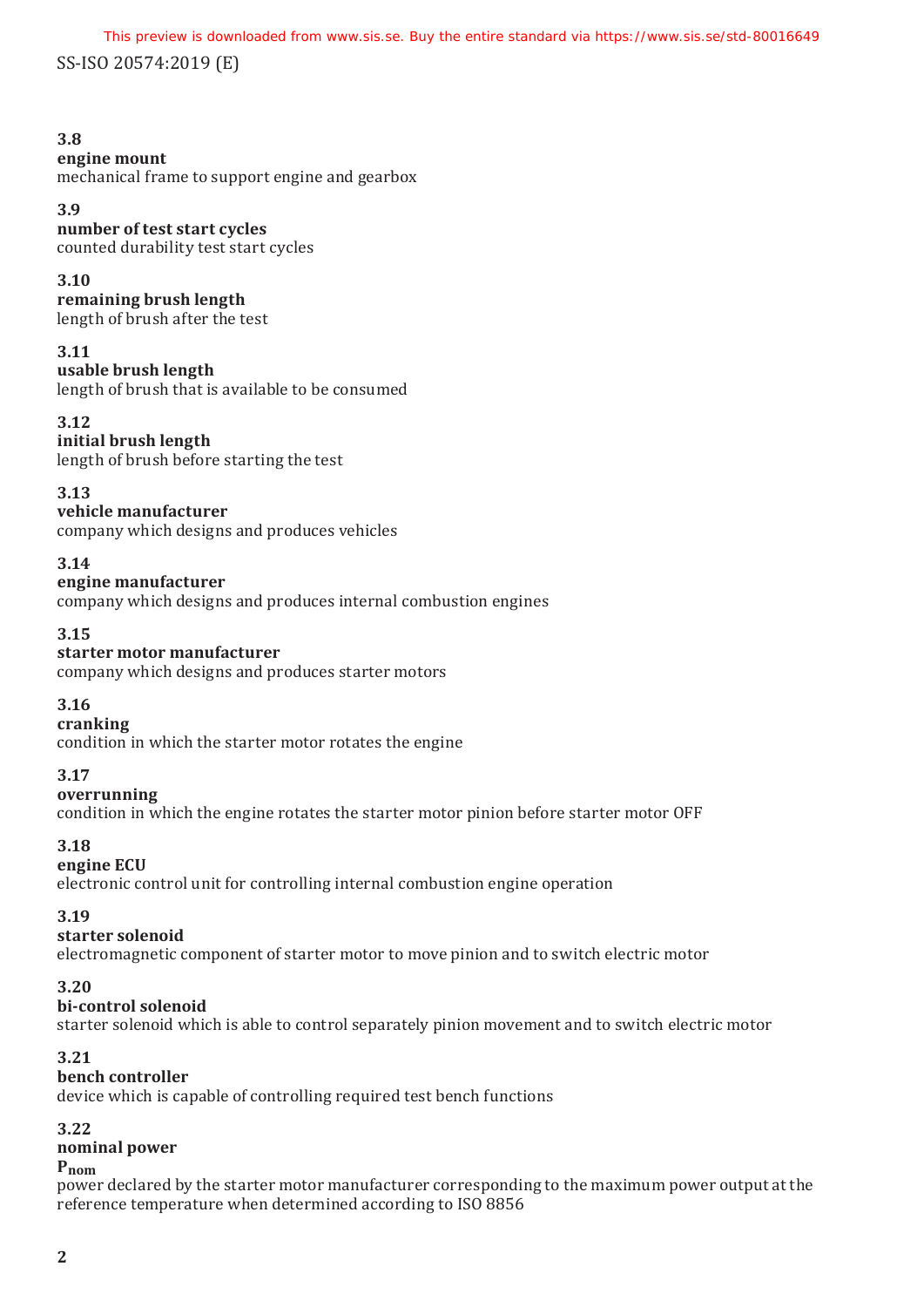**3.23**

**battery internal and line resistance**

 $R_{BL}$ 

sum of power supply (battery or battery simulator) internal resistance and total resistance of external line (positive and negative sides and connections)

**3.24**

### **device under test**

**DUT**

starter motor used for durability test

**3.25 change of mind CoM** start event before complete engine stall

**3.26 starter motor voltage USTR** voltage at battery terminal of starter motor

**3.27**

**starter motor current ISTR** current drawn by starter motor

**3.28**

### **starter motor open circuit voltage**

**U0\_STR** voltage at starter motor terminals without electrical load

#### **3.29**

#### **virtual starter motor voltage**

**U0\_STR\_v**

virtual starter motor voltage at  $I_{STR} = 0A$  derived from V-I curve

**3.30**

#### **battery internal resistance**

**RB**

power supply (battery or battery simulator) resistance

**3.31 line resistance**

### **R**<sub>L</sub>

total resistance of external line (positive and negative sides and connections)

#### **3.32 front end accessory drive**

**FEAD**

equipment driven by belt which is connected to engine

**3.33**

**starter motor temperature at control point Tcontrol** temperature measured at defined control point location

EXAMPLE At starter motor yoke surface.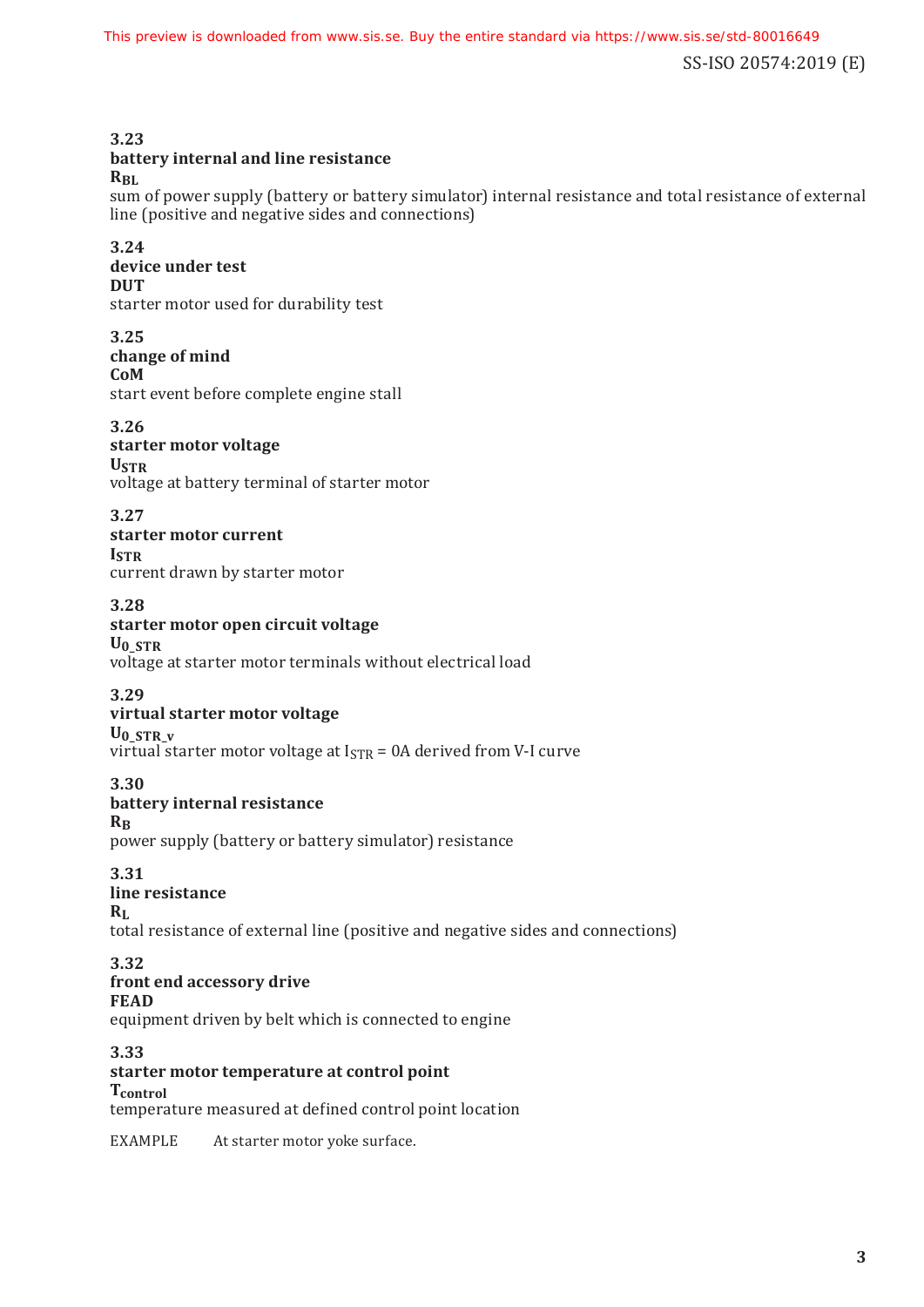SS-ISO 20574:2019 (E) This preview is downloaded from www.sis.se. Buy the entire standard via https://www.sis.se/std-80016649

#### **3.34**

#### **temperature of starter motor brush**

**Tbrush**

temperature measured inside of starter motor brush

**3.35**

#### **pinion to ring gear axial gap**

**dprg**

axial distance from front surface of pinion to ring gear at rest condition

**3.36**

#### **starter motor input curve**

**V-I curve**

straight line calculated from starter motor voltage vs starter motor current diagram defining starter motor input conditions

### **4 Planning of durability test**

#### **4.1 Determination of durability test types**

The durability test is performed with an engine simulator or an engine. The following test types can be selected. See Table 1 for comparison of each test type.

- 1) Engine, using bench controller to control fuel/spark to specifically achieve pre-determined cranking time and overrunning time (see Table 3).
- 2) Engine, using its engine ECU to control the test parameters.
- 3) Engine simulator, using engine waveform data provided by engine and/or vehicle manufacturers as input to simulator (for cranking time, overrunning time, or torque) (see Table 3).
- 4) Engine simulator, using synthetic pattern or engine simulation model where starter motor manufacturer or engine and/or vehicle manufacturers define values for torque, cranking and overrunning behaviour (see Table 3).

| <b>Starter load</b><br>Test type |        | Starter load characteristic                                      | Reference      |  |
|----------------------------------|--------|------------------------------------------------------------------|----------------|--|
|                                  | Engine | Engine using bench controller                                    | <b>Annex A</b> |  |
| 2                                |        | Engine using engine ECU                                          | <b>Annex B</b> |  |
| 3                                |        | Engine Simulator Engine simulation using engine waveform<br>data | Annex C        |  |
| $\overline{4}$                   |        | Engine simulation using synthetic pattern                        | Annex C        |  |

**Table 1 — Overview of test types**

#### **4.2 Determination of durability test conditions**

The starter motor manufacturer and engine and/or vehicle manufacturers should define the test conditions according to the test planning matrix shown in Table 2.

The following items should be specifically considered:

1) In case of engine simulator, multiple starter motors can be tested simultaneously with the same ring gear. In that case, the orientation of the starter motors deviate from those of the target application. Hence, the usage of multiple starter motors shall correspond to the test purpose (e.g. verification of brush durability but not verification of pinion and ring gear durability).